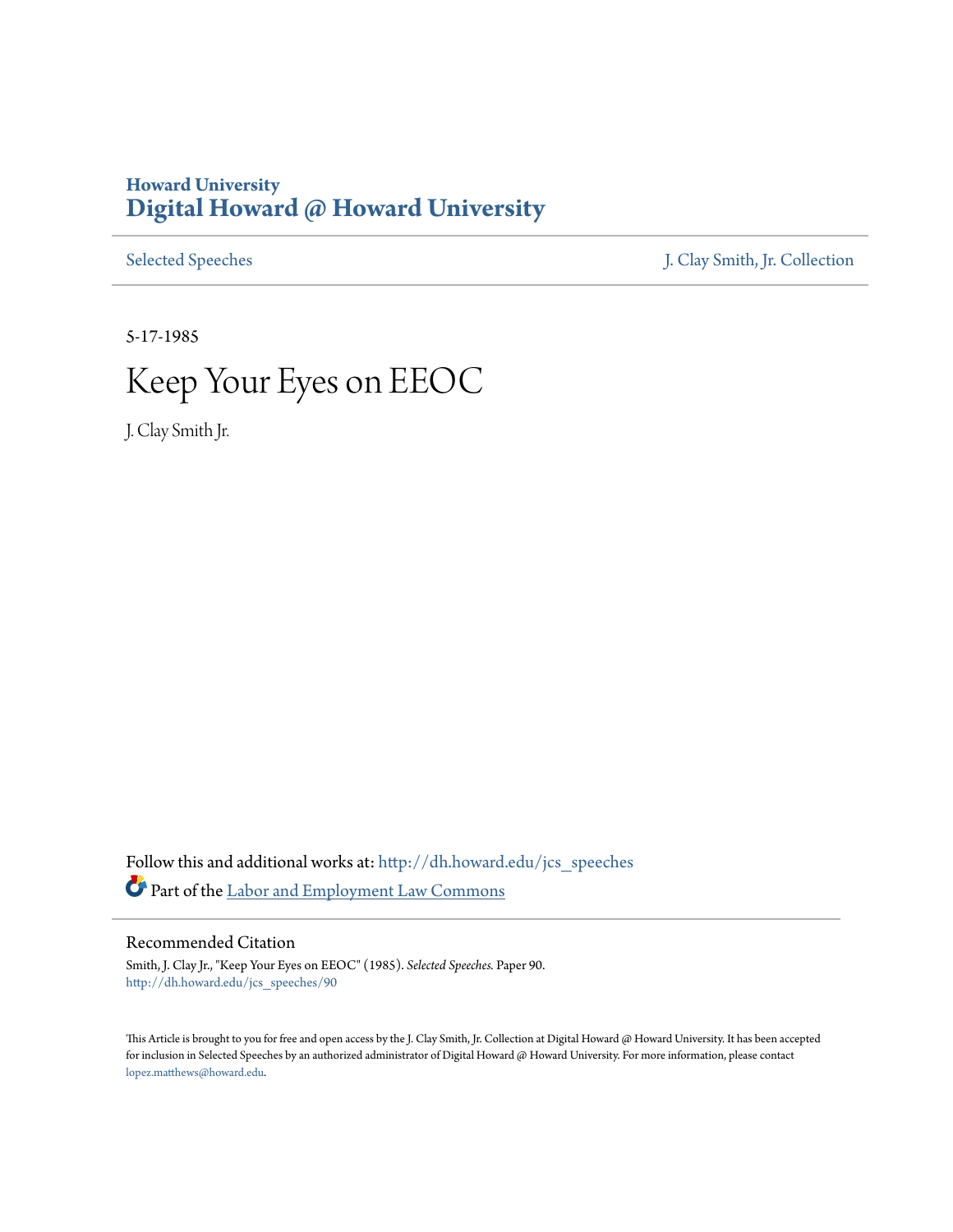## KEEP YOUR EYES ON E.E.O.C.

By

J. Clav Smith, Jr.\*

After the 1980 presidential election, many transition teams were formed by the Administration to draw up policy plans for new leaders of government. At the time, I was a member of the EEOC. The President had not as yet appointed me as Acting Chairman.

The Republican Transition Team Captain for EEOC categories was Jay A. Parker. He was aided by a host of other people. Other names listed as members of the Transition Teams included Allan C. Brownfield and Jane Saxon. In the area of policy and programs review, Mr. Parker was aided by Jack Erickson, in personnel by Michelle Easton, in Legislative initiatives by William Keyes, in Regulations and Guidelines by Andrew W. Lester and Clarence Thomas, in Budget by W.K. Biddier, in Legal Affairs by Jonathan C. Rose and listed as advisors were Larry Brown, Hugh Joseph Beard, Jr., and Eddie Jackson, to name a few.

ţ

In a Transition Memorandum dated December 22, 1980 Clarence Thomas wrote a memorandum to Jay Parker in which he stated,

> "The Civil Rights Act of 1964 does not authorize the Equal Employment Opportunity [sic] to require affirmative action. . . . There appears to have been little effort made to determine

**1/1** 

<sup>\*/</sup>Dr. Smith is a Professor of Law at Howard University School of Law. These remarks were made before the National Association for the Advancement of Colored People's Emergency Summit Meeting on Friday, May 17, 1985, at the Dupont Plaza Hotel in Washington, D.C. Dr. Smith was a member of the Equal Employment Opportunity Commission from 1978-1981. He served as Acting Chairman from 1981-1982.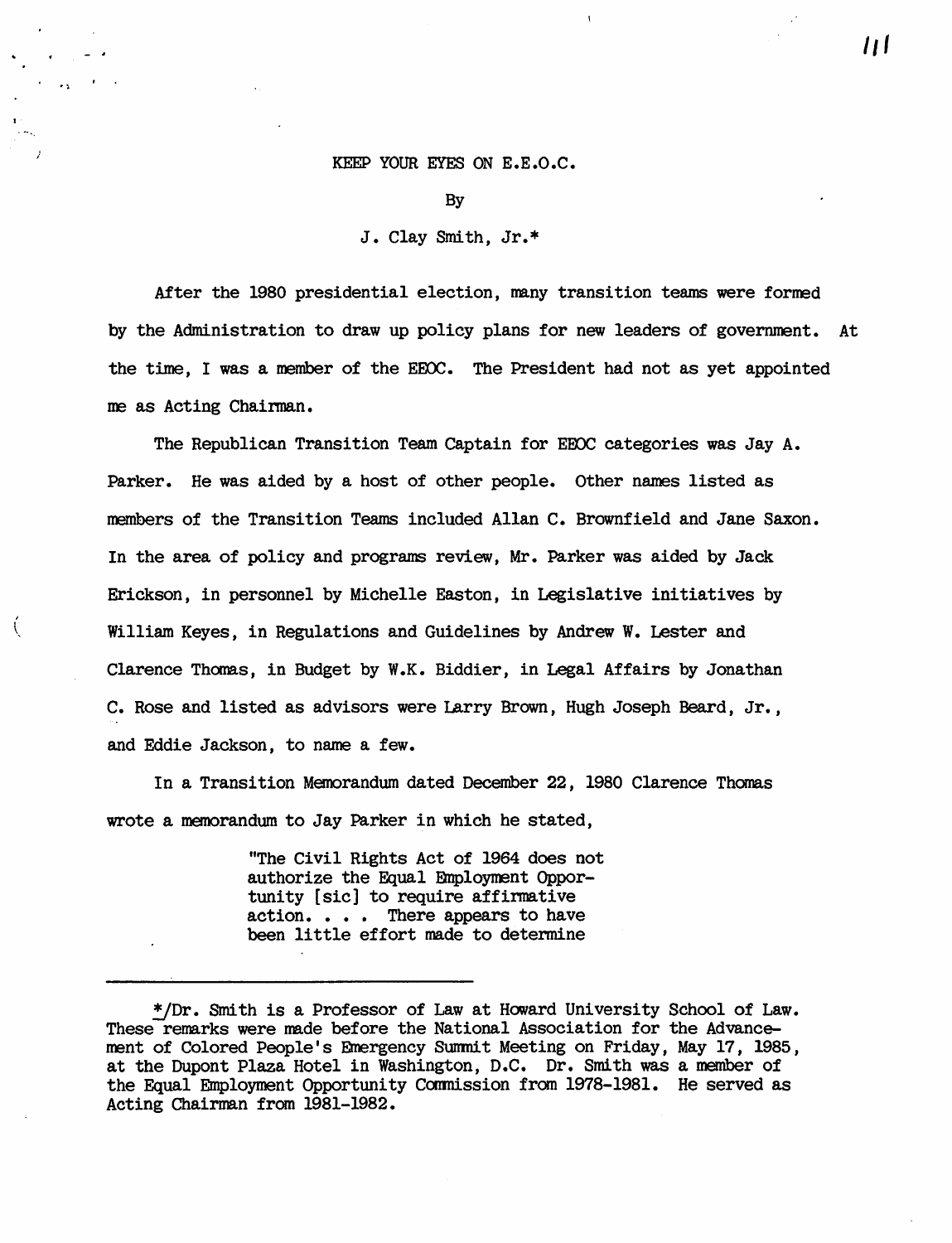whether disadvantage minorities and women have actually been helped as a result of affirmative action."

Thomas then concluded that "EEOC has extended its authority to include voluntary affirmative action in the private sector without constitutional or statu- . tory basis. Moreover, the assumption that this approach would help minorities and women overcome disadvantages caused by past discrimination has not been verified or reassessed." Hopefully, Clarence Thomas, who in 1980, said that if he "ever went to work for the EEOC. . . my career would be irreparably ruined" now knows that his understanding of both the law and the facts about affirmative action were in error. Williams, Black Conservatives, Center Stage, Wash. Post, Dec. 16, 1980 , at A2l, col. 2.

We are here at this Summit not only to assess the extent of the assault of the Administration on labor, education and housing issues; we are also here to affirm the validy of the principles in which we believe and liberty for which we will contest.

The blueprint of what is the position of the Department of Justice on Affirmative Action was uttered in former Attorney General French Smith's first major address in Philadelphia on May 23, 1981 before the American Law Institute. It was French Smith, representing the views of the Administration who proclaimed that class based remedies in Title VII litigation should be tailored to allow relief to only identifiable victims.

It was from this point and based upon Attorney General Smith's theme that has given William Bradford Reynolds a free hand at attempting to

 $-2 -$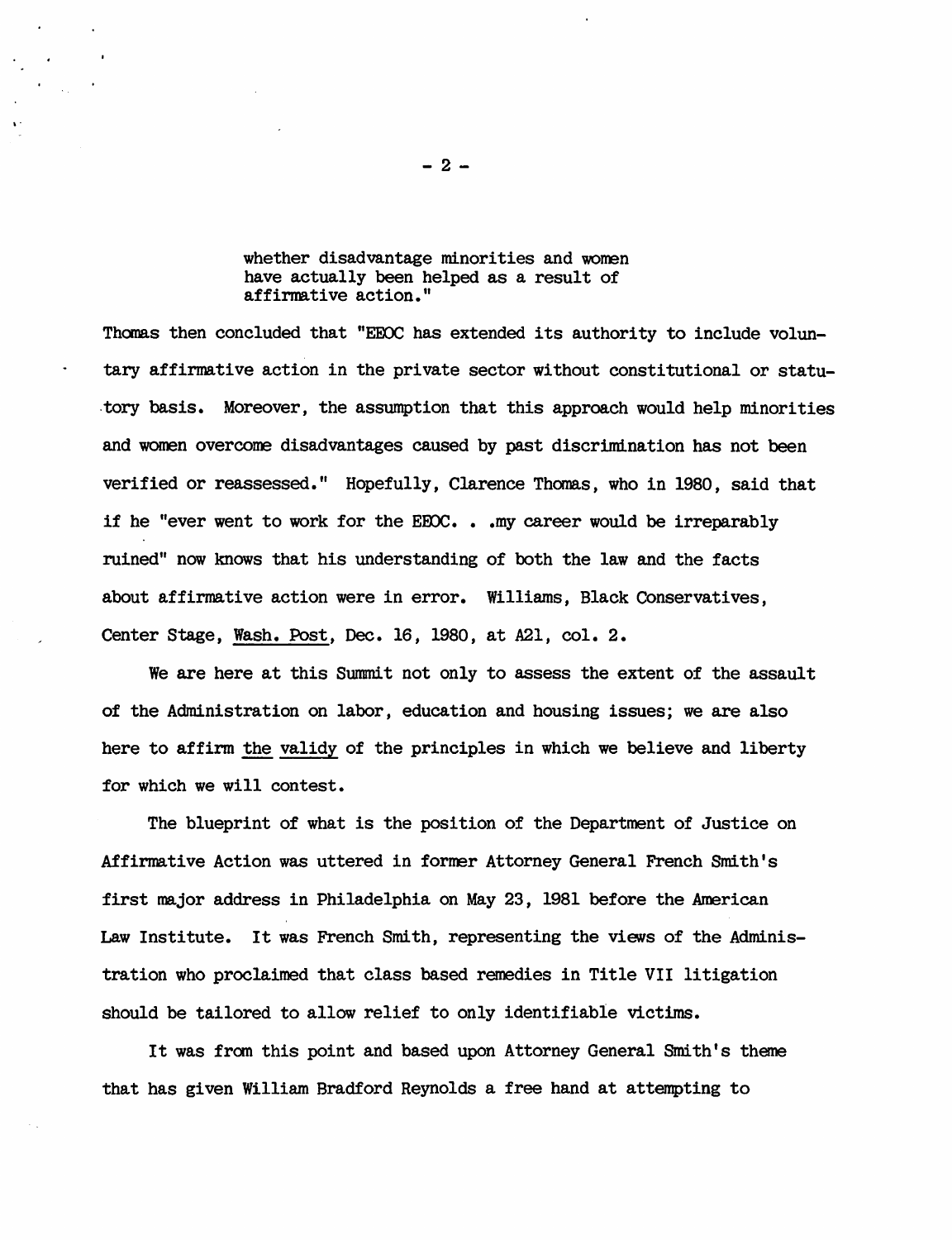dismantle affirmative action, congressionally created or otherwise, and setasides to increase the number of minority entrepreneurs.

This group need not tarry on the question of whether affirmative action is constitutionally permissible. The United States Supreme Court, in its decision in United Steelworkers of America v. Weber, 443 U.S. 193 (1979), held that a properly tailored voluntary affirmative action plan and evidence of past discrimination fell within the test of reason. This decision and other lower court opinions upholding the constitutionality of affirmative action under Title VII of the Civil Rights Act of 1964 were on the books prior to the EEDC Transition Team's final report. This is why I question the basis of the statements of the current Chairman of the EEOC concerning the permissibility of affirmative action -- voluntarily of judicially imposed. From the record, it appears that Chairman Thomas came to the position of the EEOC with a predisposition on questions of law and fact about the definition of discrimination and affirmative action. Hopefully, the full Commission will continue to fulfill their duties under Title VII as interpreted by the Courts.

Using Chairman Thomas' own words, let me pose this queston: Have "disadvantaged minorities and women . . . actually been helped as a result of affirnative action"? If a showing can be nade that minorities and wonen have been helped, such a showing would seem to leave the Chairman without any publically stated reason to continue to speak out against affirmative action or to otherwise bow to the unjust policies of the Department of Justice.

 $-3 -$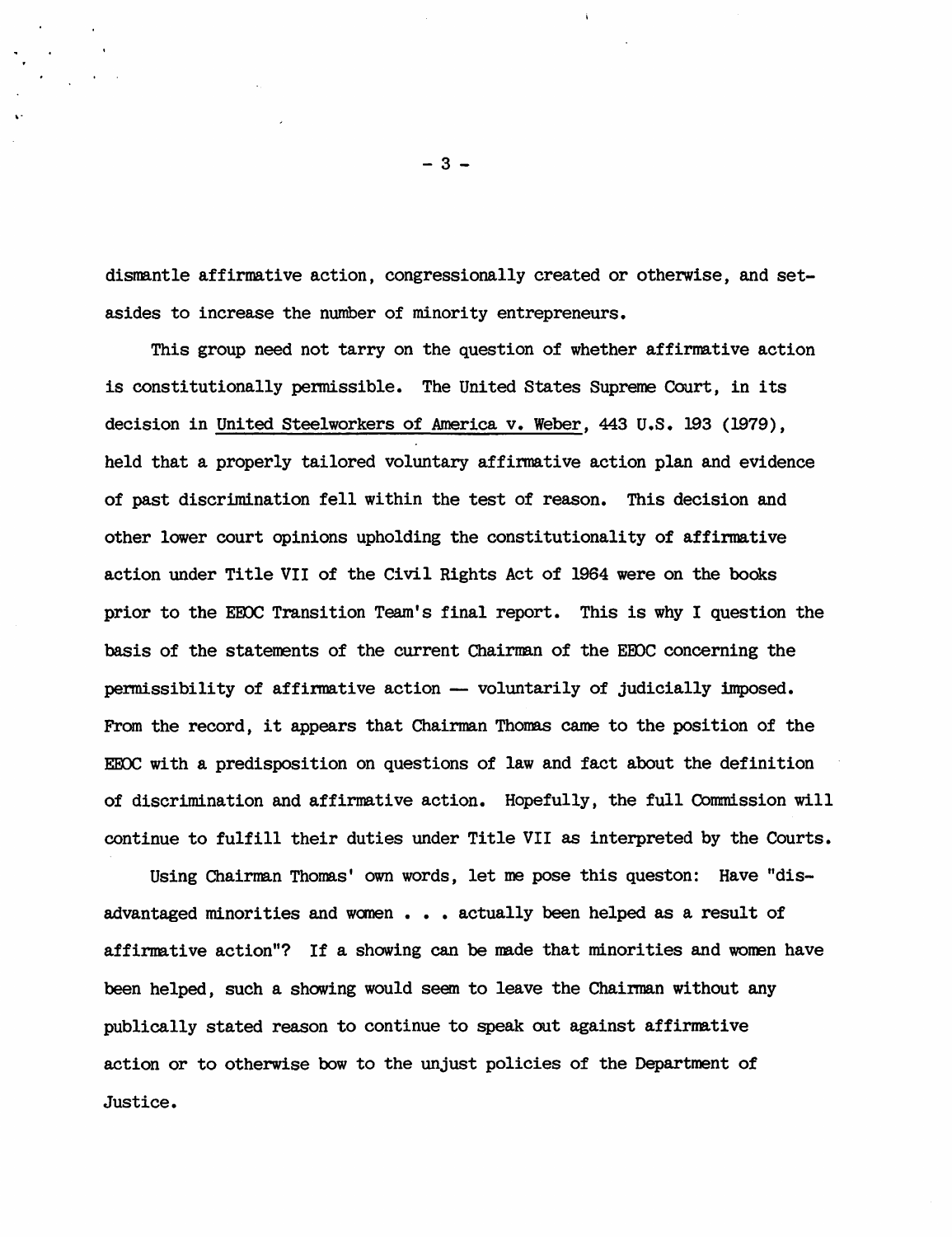What are the facts? In a recent study of the Potomac Institute, a

Washington research center covering the period of 1970-1980 using statistics

published by federal agencies, it found:

American women and minorities made unprecedent employment gains during the 1970's.

Minorities and women received more jobs and substantially better jobs during the last decade.

The percentage of women and minorities in professional, managerial and other top whitecollar jobs increased markedly between 1970 and 1980 in both government work and private industry.

The proportion of blacks who were managers or officials doubled to four (4%) percent of the work force, while the number of women in those top jobs increased from ten (10%) percent to work force of eighteen point five (18.5%) percent.

See A Decade of New Opportunity: Affirmative Action In The 1970's (Oct. 1984); Kaufman, Affirmative Action called Effective, The Philadelphia Inquirer, March 24, 1985, at 1, col. 6.

According to the Philadelphia Inguirer, EEOC's own records indicate that between 1970-1980, the percentage of both women and minorities in the private work force increased  $-$  a 15% increase for Blacks, from  $10.0\%$  to 11.6% of the work force and a 19% increase for women, 34.4% of the work force to 41%.

The finding of the Potomac Institute Study authored principally by Herbert Hammerman is that the job increases came primarily in the managerial professional, skilled and technical categories even though there is evidence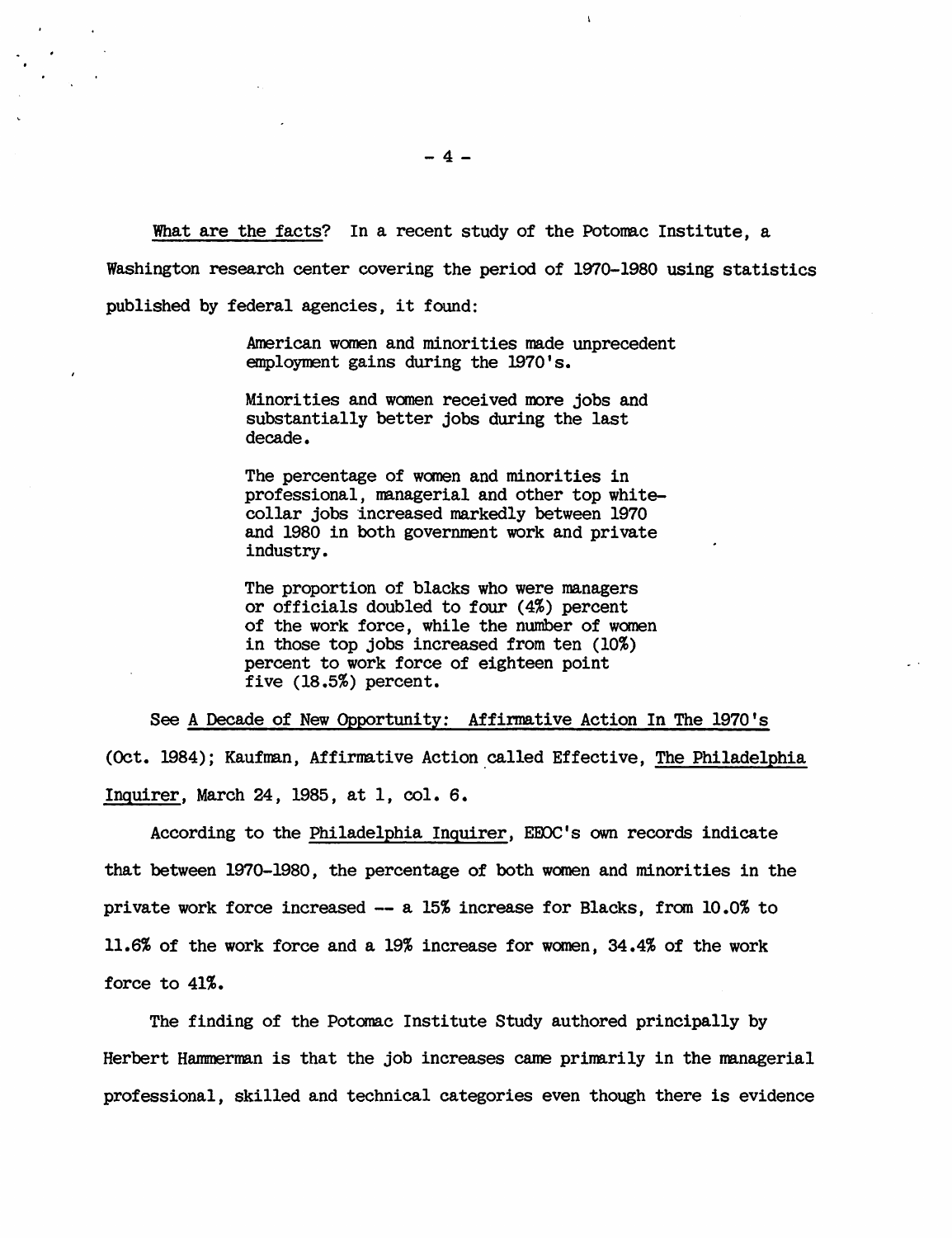that in other work categories mostly associated with minorities and women, the percentage of their participation remained stable or declined.

There is no question, again using the words of Chairman Thomas that "disadvantaged minorities and wanen have actually been helped as a result of affirmative action." The fact that discrimination still exist in the work place may be verified by the records within the possession of the EEOC itself. Smith, Review: Affirmative Action, 27 How. L.J. 495, 511 (1983); Report On Affirmative Action And the Federal Enforcement of Equal Employment Opportunity Laws, 97 Cong. 2d Sess. (published by the Subconnnittee On Employment Opportunities Camnittee On Education and Labor, House of Representatives, 1982).

I ask Chairman Thomas, and each member of the Equal Employment Opportunity Commission: Do you want to be known as the Commission whose policies placed a chain of stone around the necks of minorities and women? The answer to this question must surely be no. This Summit calls for an attentive Commission; it calls for a Commission to take charge of its congressional mandate. It calls upon each member of the Connnission to accept the fact that voluntary affirmative action (as set forth in EEOC's own guidelines) is consistent with our cherished notions of liberty, and the window of opportunity.

Finally, let me address the efforts on the part of some staff at EEOC and one or two members of the Commission to gut the definition of discrimination. During the year that I was Acting Chairman of EEOC, it was clear to me that some personnel in OMB, Justice, Labor and even in GAO had a mission

 $-5 -$ 

"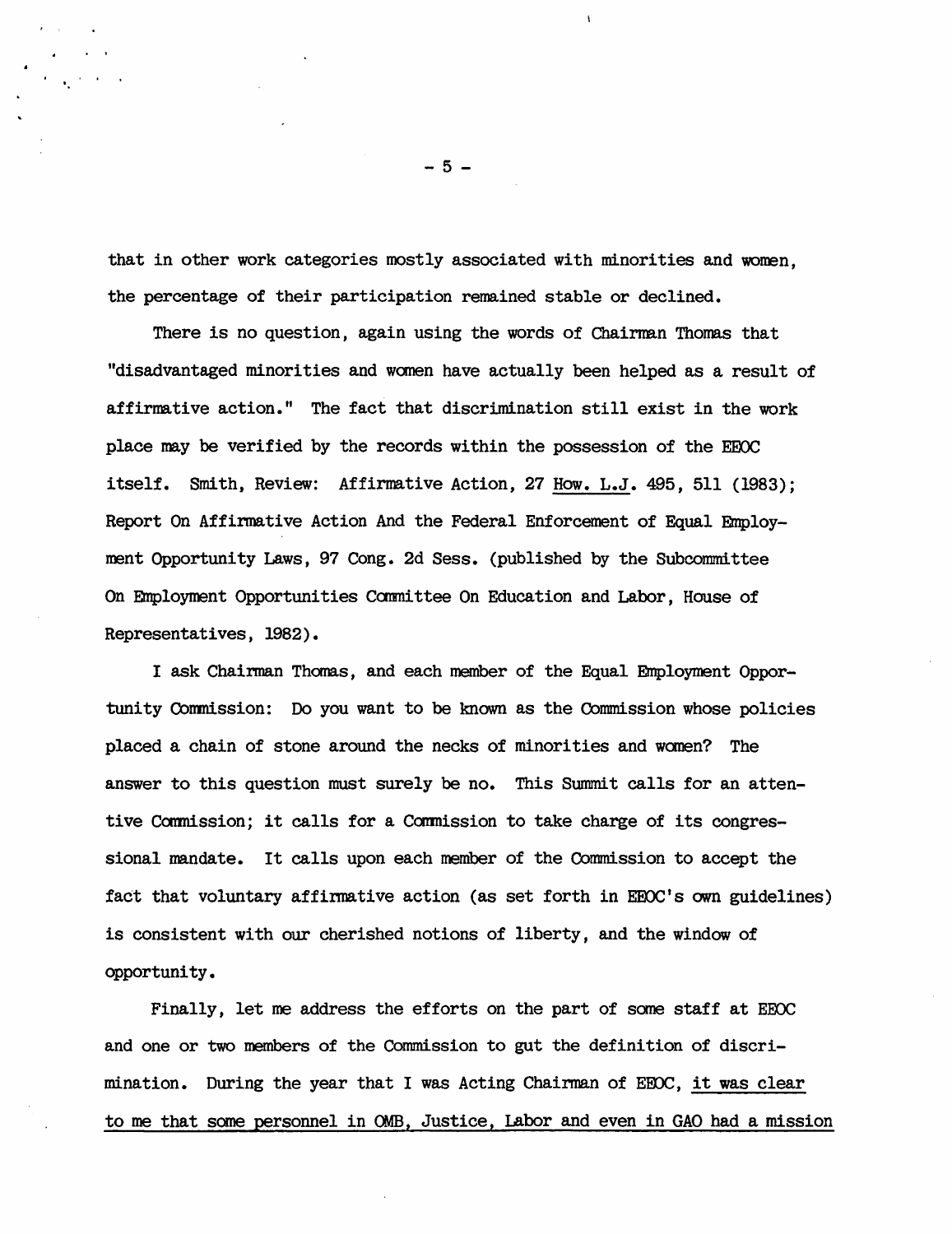more important than the reversal of affirmative action. The objective of the foes of Title VII was to eliminate all class based relief. See General Accounting Report, FPCD-82-26, July 30, 1982. (This report failed to include the Commission's formal reply to the GAO draft which is the usual courtesy afforded to agencies disagreeing with a GAO draft.) There are two targets which at this very moment are subject to serious scrutiny: EEOC's Uniform Selection In Employment Guidelines and the Griggs v. Duke Power Company, 401 U.S. 424 (1971) case decided in 1971. Griggs held that though an employment practice of an employer may be unintentional, it may still be discriminatory as it affects a particular group(s). This principle is embodied in the EEOC's Uniform Selection and Employment Guidelines. In fact, EEOC, may enforce Title VII against employers whose labor practices are neutral on their face but are discriminatory.

OMB, Justice and certain recent staff appointees at EEOC have been quietly working to undermine the Employment Selection Guidelines and erode -- by oratory -- the Griggs Doctrine. One policy has been to attempt to reduce the recordkeeping requirements so that neither the government or a private litigant can prove discrimination.

If the Griggs Doctrine is reversed, the legal blueprint of Attorney General French Smith and the Administration's regressive civil rights policies in employment will have been achieved. The burden of proving discrimination on any basis covered by Title VII could require the proof of specific intent. Such a burden would substantially undermine Title VII enforcement by EEOC, and would impose an awesome burden of proof of discrimination on even identifiable victims.

- 6 -

· .

"

\